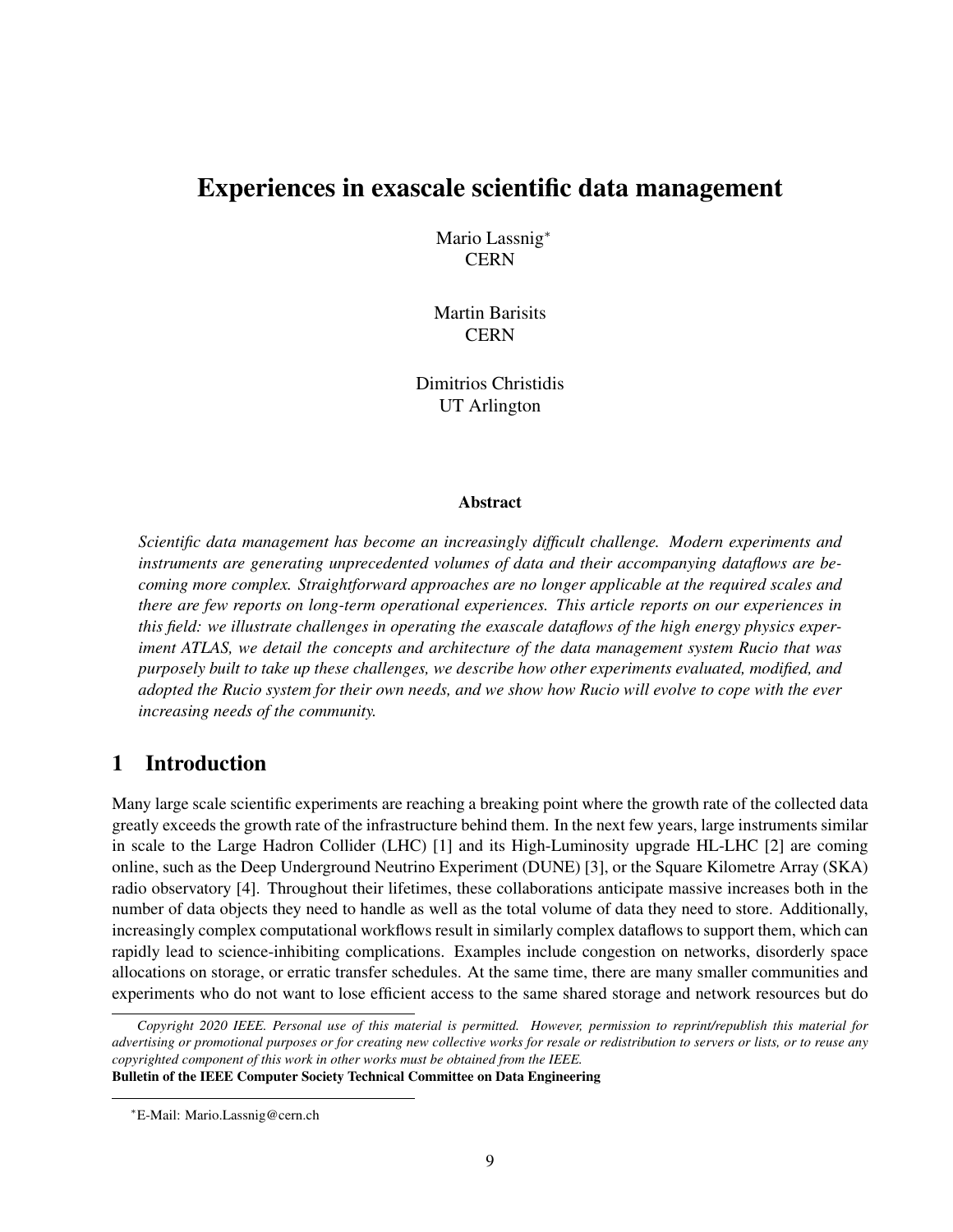not possess a similar level of effort to ensure their sustainability. This brings a variety of challenges to the field of data management as a whole to ensure fair use of all available resources, leading to the need to orchestrate and synchronize dataflows across multiple experiments with potentially competing characteristics.

In this article we address four topics relevant to these challenges: in Section 2 we describe first-hand experiences developing and operating an exascale data management system for high energy physics, in Section 3 we describe the data management system that was used to tackle these challenges, in Section 4 we discuss how a diverse set of scientific communities evaluated, modified, and adopted the system for their own needs, and in Section 5 we propose possibilities how to integrate and interconnect widely distributed data management solutions as a cooperating ensemble. We conclude in Section 6 with a summary and an outlook on future work.

### 2 The data challenge in High-Energy Physics

The LHC at CERN hosts four major experiments, ATLAS [5], CMS [6], ALICE [7], and LHCb [8]. Both AT-LAS and CMS are general-purpose particle physics experiments and are designed to exploit the full discovery potential and the huge range of physics opportunities that the LHC provides, whereas ALICE and LHCb focus on detailed precision studies in their respective fields. All experiments are run by large international collaborations. The experiments track and identify particles to investigate a wide range of physics topics, from the study of the Higgs boson [9] to the search for supersymmetry [10], quark-gluon plasma [11], b-physics [12], extra dimensions [13], or potential particles that make up dark matter [14].

For the remainder of the article, we will focus on the data management aspects of the ATLAS experiment, as it presents the most diverse dataflow requirements across the LHC experiments. As such, many of the experiences presented are similarly applicable to the other experiments, scaled to their respective experiment sizes. At its current scale, ATLAS is currently managing more than 1 billion files in active use comprising almost 500 Petabytes of data. For scientific integrity and reproducibility, the experiment also needs to keep track of data that has been deleted, which amounts to an additional 1.5 billion historical files. The interaction rate of operations with the data management system are typically beyond 200 Hz and reach up to 500 Hz. This includes diverse operations such as registering new files, searching for data, scheduling old files for deletions, or removing unwanted datasets. The experiment utilizes 120 data centers globally, including 5 supercomputing centers (HPCs), and connects to scientific and commercial cloud storage. There are more than 1000 active users, who in turn require data transfer and deletion rates at 500 Petabytes/year, plus an additional 2.5 Exabytes/year of data access for their ongoing analyses.

Figure 1 shows the cumulative data volume from ATLAS starting from 2008, when the distributed computing infrastructure was commissioned. The data growth in high energy physics is not exponential, rather there are linear growth intervals at varying intensities. It can be seen that the data growth of LHC Run 1 from April 2011 until September 2012 is distinctively higher than the following LHC shutdown period until April 2015, during which only simulation data was produced. The first major deletion campaign to free up space on the available storage marks the beginning of the four-year-long LHC Run 2. The vastly increased data rate after 2015 reflects the higher intensity of the LHC. Notably, the growth rate of the simulated data also increased, which required a second major deletion campaign at the beginning of the current LHC shutdown period. We anticipate a similar deletion campaign in late 2020 before the start of LHC Run 3.

Figure 2 shows the weekly ATLAS data transfers and downloads. The transfers between data centers are enacted whenever required by the computational workflow, and the downloads subsequently occur from the storage to the node which does the actual computation. Users downloading data directly to their workstations accounts for roughly 12 percent of the overall download volume. The colors indicate the 12 geographical regions of the experiment, out of which 4 larger regions are responsible for half of the total capacity. The global weekly transfer volume is typically more than 50 Petabytes, but can burst significantly above 70 Petabytes. There is a prominent dip at the end of the year which corresponds to the two-week closure of the CERN facilities during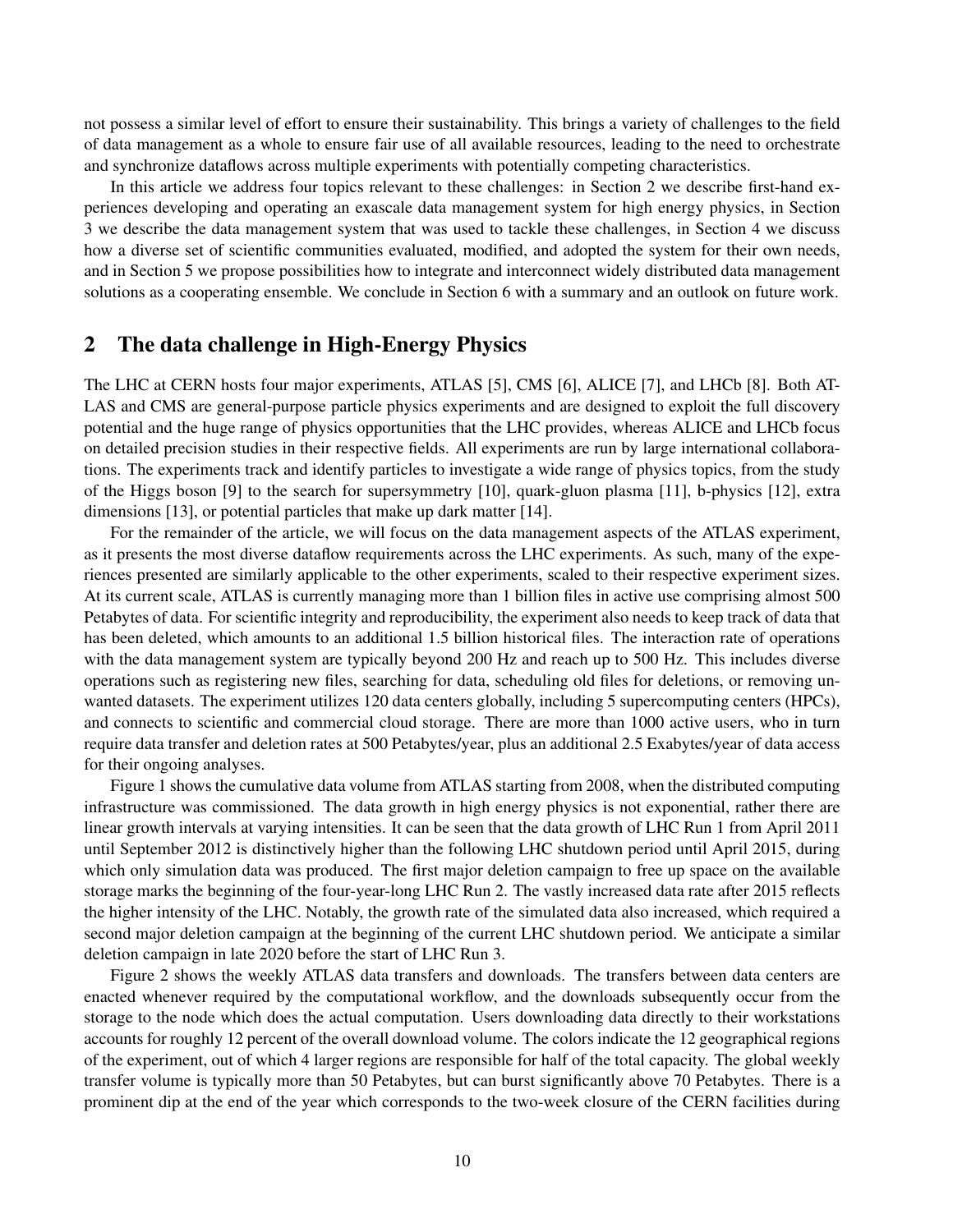

Figure 1: The cumulative ATLAS data volume approaches 500 Petabytes in early 2020. Growth has been linear with respect to the scale of the experiment, with considerable data deletion before longer observation periods.

the festive season. The number of files transferred per week is typically beyond 50 million. The number of file deletions is equivalent to roughly 10 Petabytes per week, arising from the needs of the embarrassingly parallel computational workflow, which results in many temporary intermediate files. The number of files deleted per week is typically more than 20 million. In terms of transfer failures, the typical rate is more than 4 million failures per week, mostly due to faulty hardware such as broken disks or electrical problems. Deletion failures are typically rarer, below 1 million per week, mostly due to the implementation of the WebDAV-based deletion protocol in the storage systems. Scheduled deletion of files which were already removed from storage do not count as failures. Major deletion failures occur rarely, on the order of once per quarter, which typically points to hardware failures at a data center with massive data loss. One of the major successes of the ATLAS data management system is that it can handle a large variety of these failures transparently, that is recover and restore data from alternative, pristine sources to ensure global data safety.

We now highlight three examples from data management operations in ATLAS, which help to achieve the experiment's needs: the data lifetime model [15], sliding window processing [16], and data recovery [17]. As the first example, the lifetime model works as follows. If left unchecked, the creation of new data within the experiment would quickly exhaust all available storage space. Members of the operations team, together with other groups from the collaboration, need to spend considerable effort to identify and delete datasets that are no longer needed, mostly via consensus across scientific groups. Multiple procedures have been developed over the years to alleviate this, however the most prominent and effective is the lifetime model. Within ATLAS, each dataset is annotated with a wide variety of metadata. Policies are defined based on these metadata that dictate when they are expected to expire. For example, raw data coming out of the ATLAS detector are kept forever, whereas data in analysis object formats are kept for two years and log files are kept for only one year. These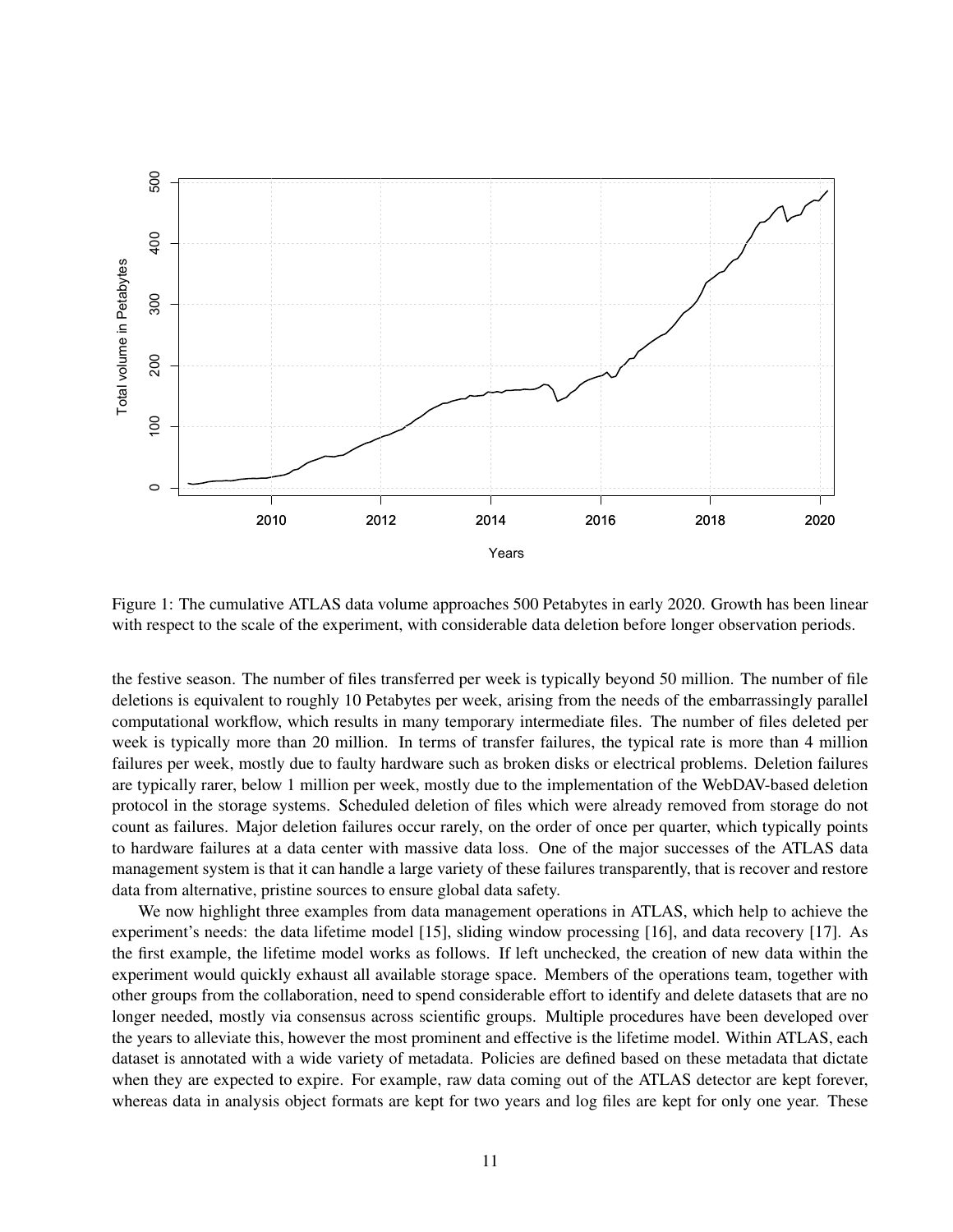

Figure 2: ATLAS data transfers and downloads are regularly above 50 Petabytes per week throughout 2019. The prominent dip during the festive season is due to CERN closure. Colors indicate geographical regions.



Figure 3: The green and red arrows indicate the application of the lifetime model for scheduled deletion of unused data on pledged disk resources in ATLAS. Green arrows are rule-based deletion, red arrows are filebased deletion. Black lines indicate data center pledges, the red line actual available storage. The yellow data volume indicates primary data, the green data volume is cached data.

policies allow for the lifetime of the dataset to be further extended based on the last access date, which is based on a distributed data access tracing system. This allows the deletion of data to be postponed beyond its expected lifetime as long as it is in constant use. The lifetime model itself does not however initiate the deletion of the expired datasets. Instead, a procedure is set where an announcement is made which datasets are scheduled for expiry, and users are given a period to submit exception requests. These requests are reviewed by the operations team, and the final selection is then scheduled for deletion. Applications of the lifetime model are shown in Figure 3, indicated by the green and red arrows. Typically multiple iterations are necessary per year to keep enough storage space available for distributed processing given the available storage capacity of the data center. Originally, only rules enforcing dataset distribution would be removed, that is the files themselves would remain as cached copies on storage and would be deleted only when the data center they were stored at was running out of space. In late 2018, the execution of the lifetime model was adjusted such that the rules were removed and that the files were immediately purged. The reason for this was to reduce the latency between the deletion requests and the space being made available for new data. This can be seen by the gradual decrease of the yellow primary data volume, with no correlating increase of the green cached data volume.

The second example is the sliding window process, internally called the Data Carousel. In ATLAS, typical processing workflows meant recalling all necessary data from tape onto disk, and then starting the processing.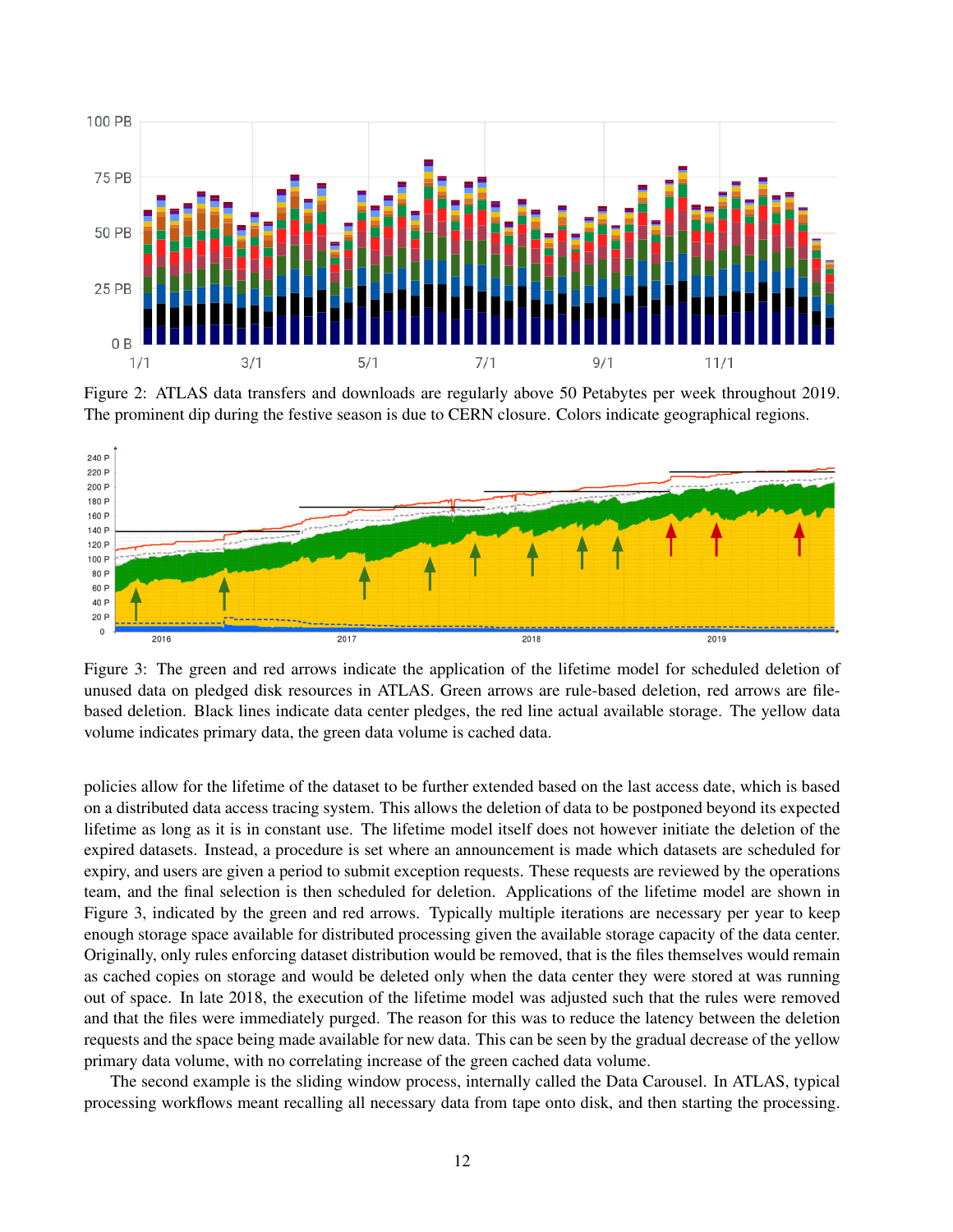

Figure 4: Data Carousel tape recall rate. On the left, measurements from the 2019 exercise with slow ramp-up and 5 GB/s throughput. On the right, the 2020 exercise with fast ramp-up and doubling of throughput.

These recalls might take from many days up to several weeks but were necessary to ensure constant high CPU utilization. With recent advances in the workflow management system and data management system, a new processing method was developed which allows the use of a sliding window process to ensure only data necessary for a particular step in the processing was recalled while still maintaining high CPU utilization. The main benefit is in the cost reduction for data centers, because instead of purchasing expensive disk-based storage a large fraction of funding can now be shifted to tape with a significantly lower cost per byte ratio. Figure 4 shows the improvements in the process from 2019 to 2020. On the left hand side, the first iteration of the process showed a significant ramp-up time of more than one day before stabilizing at 5 MBps. This functional test demonstrated that the process is feasible but required significant improvements in terms of throughput performance. During the next months, several strategies were developed, including tuning of the tape systems by the data centers, latency reduction in communication, and most importantly the exploitation of the dataset namespace to schedule the tape-writing and their recalls in groups beneficial to the computation. As seen on the right hand side, these improvements caused immediate ramp-up and a doubling of throughput capacity. At the time of writing, the process is now in use in production by ATLAS and has already been used in a significant reprocessing campaign. In this campaign, which involves the processing of 5.7 Petabytes of data, never more than 1 Petabyte is resident on disk and several hundred Terabytes are processed and removed in daily cycles.

The third example is the data recovery process. Given the number of files registered in the data management system and the number of ongoing transfers, data corruption or loss is unavoidable. The reasons can vary from corrupted network packets to faulty disk and tape drives, or even natural disasters, such as flooding of data centers. The data management system is flexible and easily allows multiple file replicas to be stored in different countries and on different storage media. For the long-term archival of raw data, experience has shown that maintaining two copies on tape storage in two different locations, one of which is at CERN, is sufficient. Each file registered in the system has a defined checksum, typically Adler-32. The reason for using Adler-32 is the algorithm's performance and cumulative property, which allows in-flight calculation. The checksum is propagated to the transfer mechanism so that if a file is corrupted, either at the source or the destination, then the transfer will immediately fail. These transfer failures can occur for a variety of different reasons, so pattern matching is applied to the error message to provide an indication where corruption occurs. Should the source file appear to be corrupted, then the replica is marked as suspicious. The data management interface collects and lists these suspicious replicas and providers a simple mechanism for operators to declare them lost. If there are other replicas of a file then a transfer will be automatically scheduled to recover it. The process is partially automated: if a file has multiple transfer failures and more than one replica, then it will be automatically declared as lost. The data management system provides configurable thresholds to fine-tune this process. The patterns themselves are also configurable. The same treatment also applies to missing files: the mechanism can trigger the files to be declared as suspicious and potentially lost. However, automated consistency checks are also conducted as a proactive measure, using periodic extracts from the data management system catalog. These are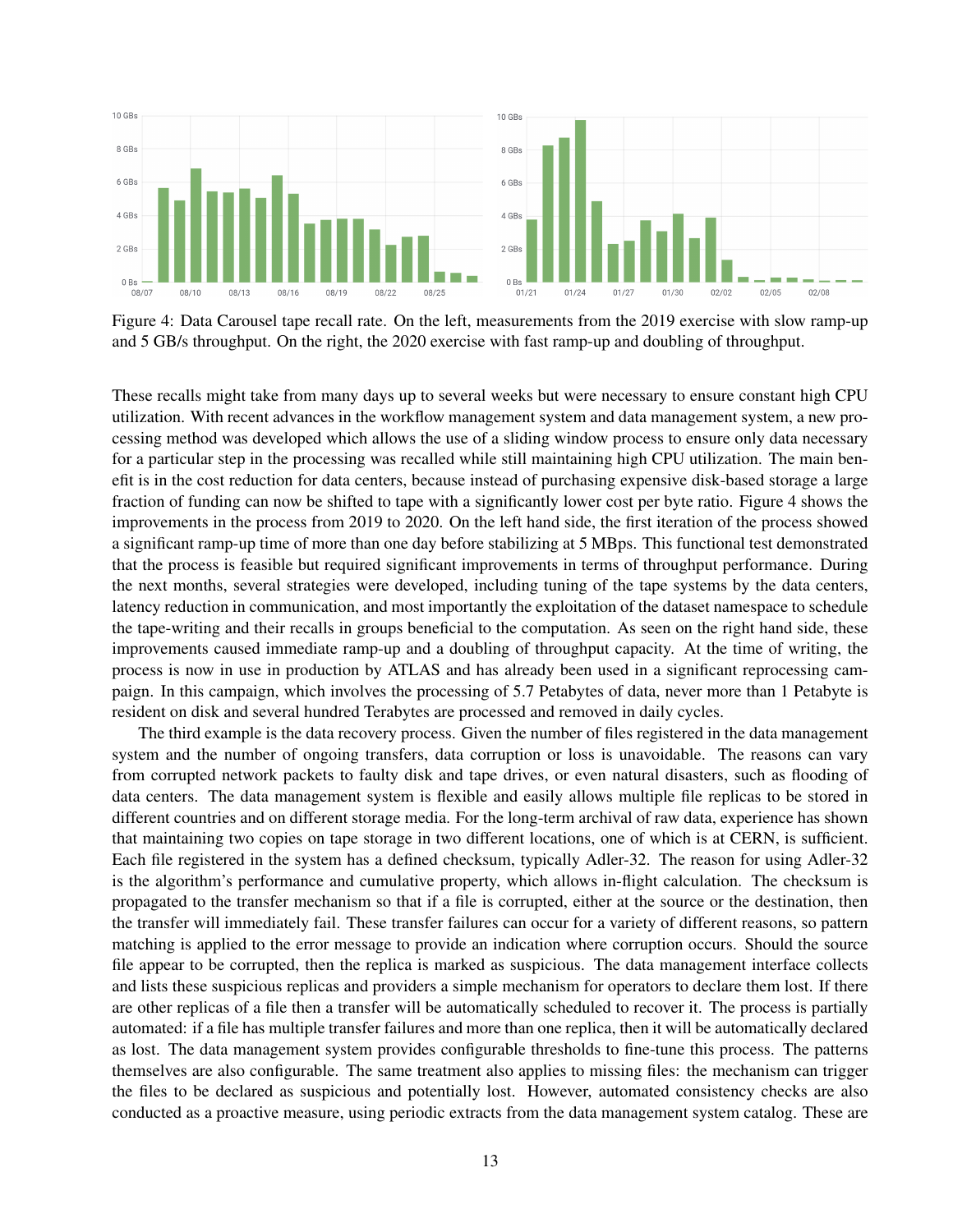

Figure 5: The namespace is organized via dynamic collections of three different types, called *Data Identifiers (DIDs)*: containers, datasets, and files. Only datasets can contain files, but files can be in multiple datasets. All operations can be enacted on all DIDs, regardless the type, and are respectively resolved.

compared against periodic extracts from the storage systems in the data centers. If a file exists in the former but is missing from the latter, then it is marked as suspicious. If a file exists in the latter but not in the former, then it is marked as dark data, which means it is occupying space without being able to be used by the experiment. The data management system ensures that such files are deleted from the data centers. This is a crucial process, which aims to prevent the accumulation of non-addressable data and in turn loss of available storage space.

## 3 The Rucio system for scientific data management

The ATLAS experiment has developed the Rucio system to handle all its distributed data needs. An extensive summary article describes Rucio in great detail [17], therefore we only give an overview here.

Rucio manages location-aware data in a heterogeneous distributed environment, including creation, location, transfer, deletion, and annotation. Declarative orchestration of dataflows with both low-level and high-level policies is the main mode of operation. The software is free and open-source, licensed under Apache v2.0, and makes use of established open-source toolchains. In terms of functionality, Rucio provides a mature and modular scientific data management federation, including seamless integration of scientific and commercial storage and their corresponding network systems. Data is stored in files, but can contain any potential payload. The storage facilities can be distributed at multiple locations belonging to different administrative domains, which makes it particularly useful for large collaborations. It was designed following more than a decade of operational experience in large-scale data management [18] and has dataflow automation as its guiding principle.

Rucio is organized in a scoped namespace of Data Identifiers (DIDs). DIDs are unique and can be files or collections. Collections can be datasets which then contain files, or containers which consist of other containers and datasets. Figure 5 shows an example namespace of several DIDs, notably the possibility to have overlapping contents across collections. Datasets and containers are logical units which usually share some scientific context, for example, files with results from a specific study, or data taken in during a specific interval. These collections also enable the user to execute certain bulk operations such as transfers or downloads in a convenient way, as Rucio correctly interprets operations on DIDs depending on their type.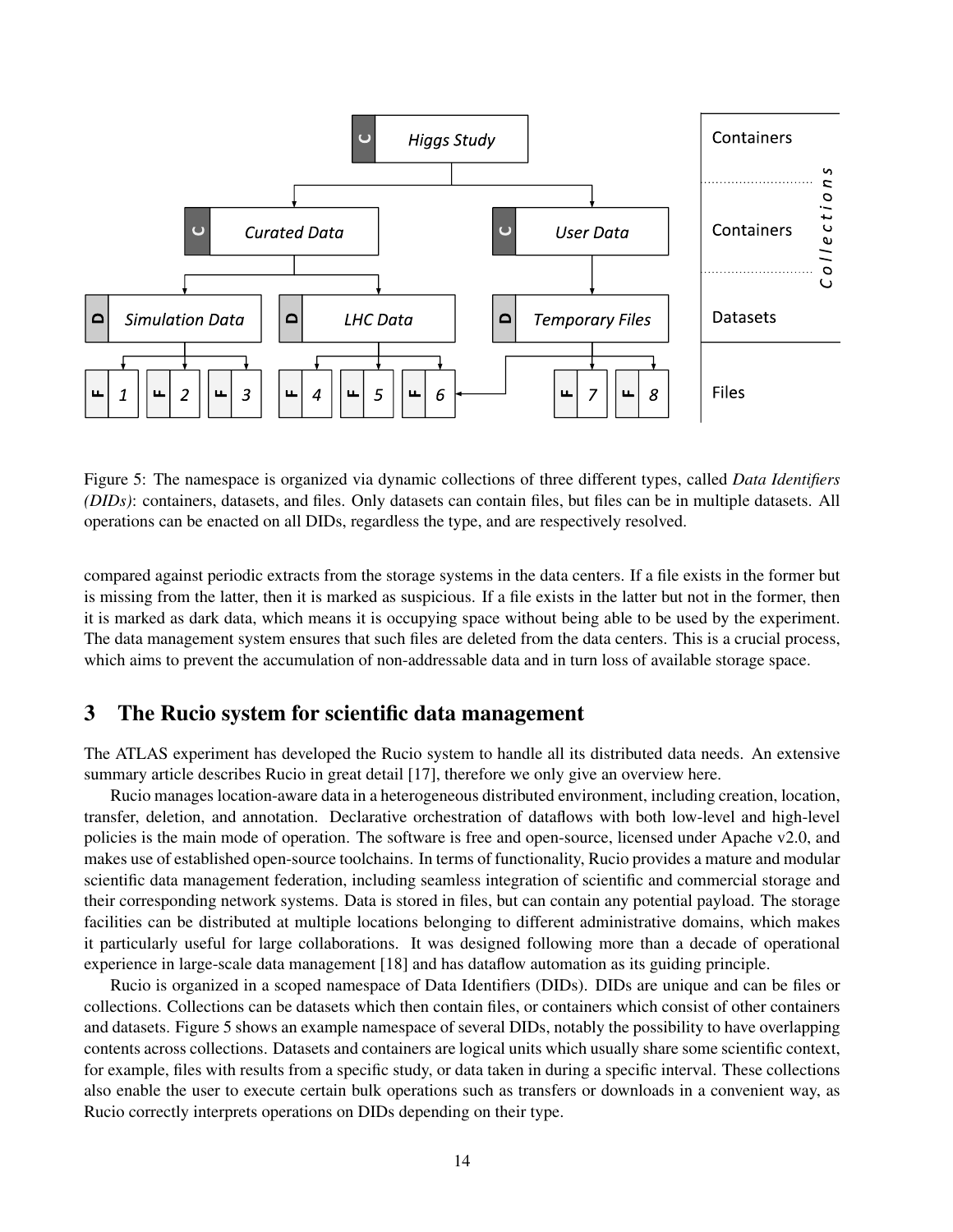| <b>Clients</b> | <b>CLI</b>      | Python        | JavaScript       | <b>FUSE</b>   |                      |
|----------------|-----------------|---------------|------------------|---------------|----------------------|
| Server         | Authentication  | REST API      | Web UI           |               | <b>Storage</b>       |
|                |                 |               |                  |               | RSE <sub>1</sub>     |
| Core           | Accounts        | Rules         | Data Identifiers | Authorisation | RSE <sub>2</sub>     |
|                | Metadata        | Quotas        | Scopes           | $\cdots$      |                      |
| <b>Daemons</b> | Transfers       | Rules         | Rebalancing      | Messaging     | <b>Transfer Tool</b> |
|                | <b>Deletion</b> | Consistency   | Dynamics         | 0.0.0         | Tool 1               |
|                |                 |               |                  |               | Tool 2               |
| Persistence    | Catalog         | Daemon Queues | Message Queues   | Analytics     | $\cdots$             |

Figure 6: Rucio is loosely-coupled, with its catalog and state persisted in a transactional database. Daemons coordinate their work in shared queues, external systems are notified via message queues, and analytics storage is kept separately. The storage and and transfer tools are modular and integrated vertically across the layers.

The logical representation of storage in Rucio is called a Rucio Storage Element (RSE). An RSE is a description of network-accessible storage with certain attributes, such as hostname, port, protocols and priorities. An RSE is only a logical abstraction of storage space, there is no need to run any Rucio software at a data center. Simply providing the RSE configuration to Rucio is sufficient and thus allows to federate a wide variety of heterogeneous storage systems. Interaction with the physical storage is orchestrated via the published protocols, for example gsiftp, WebDAV, root, S3, and many more. Thus RSEs can be any type of storage, typically disk or tape systems, scientific and commercial cloud providers, or even supercomputers. The physical representations of files on storage are called replicas. A replica is always associated to a specific RSE. Files can have one, or many replicas depending on the policies and access patterns of the organization. Files without replicas are marked as deleted and are kept in the historical namespace for reference. The orchestration of dataflows in Rucio is done via a descriptive concept called replication rules. These rules define policies on DIDs to ensure that a certain number of replicas are made available on RSEs matching a defined policy for a certain amount of time. Thus replication rules serve the purpose of transferring data to an RSE but also to protect the data from deletion until the lifetime of the rule expires.

The Rucio architecture, as shown in Figure 6, is based on a distributed design split into a multiple layers, each with their own set of components: the clients, server, core, daemons, and persistence layer. While details of this architecture are discussed in the summary article it is noteworthy that the architecture is fully horizontally scalable while at the same time responsive to the required work. The system can thus be used from single data center deployments up to globally distributed federations. Starting from the most basic data cataloging requirements, more advanced features can be activated selectively depending on the needs of the experiment. For example, the system supports dynamic schema-free and schema-based metadata collection and queries, data transfers between heterogeneous facilities, diverse authentication and authorization mechanisms, web user interfaces, API and CLI integrations, extensive monitoring of dataflows, and expressive high-level and low-level data policy engines. As previously mentioned, automatic data corruption identification and recovery is one of the most appreciated features of the system.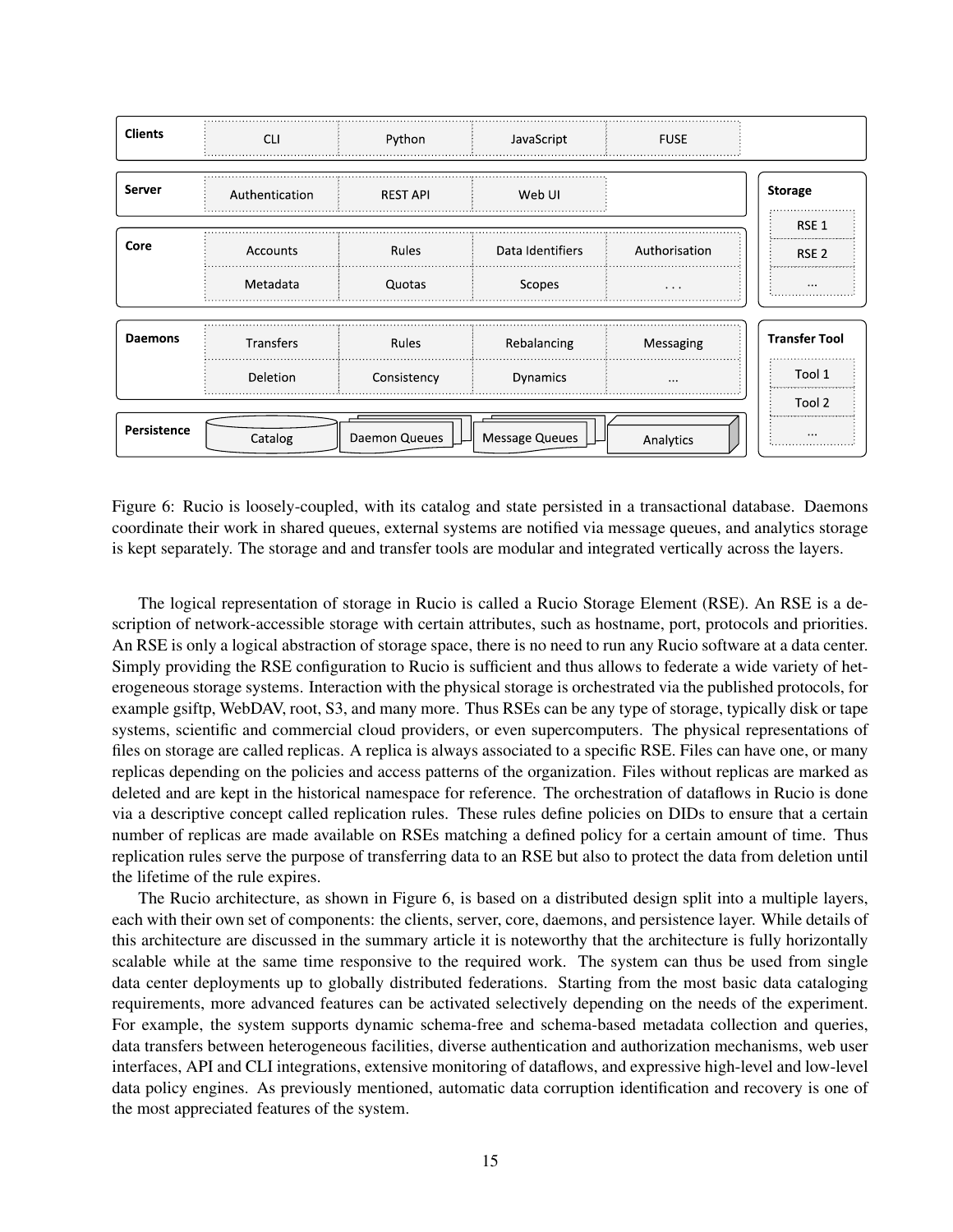#### 4 Establishing a community

As the scientific community has become more aware of the success of Rucio within ATLAS, several experiments asked if it would be possible to evaluate and potentially adopt the system for their needs. This section distills the reports from a variety of sciences from the corresponding article [19].

The first scientific experiment adopting Rucio as a data management system was the AMS-02 [20] collaboration. AMS is a particle detector attached to the International Space Station measuring antimatter in cosmic rays. There are many scientific goals of AMS, but one of the major objectives is the search for evidence of dark matter. The Rucio system was installed and managed by the Taiwanese Academy of Science (ASGC). This was done in collaboration and support of the core Rucio team at CERN. ASGC team members spent many weeks at CERN to learn from the direct operational experience of Rucio at CERN and to work together with the developers to adapt the system to scientific usecases beyond high energy physics. During this collaboration multiple features were added to the Rucio code base and the ASGC team developed a powerful web interface extension serving their local community. The Rucio system at ASGC is now in use not only for AMS, but a variety of smaller experiments hosted at their institute.

The XENON dark matter experiment [21] is operated in the underground research facility Laboratory National del Gran Sasso (LNGS) in Italy. It is aiming to directly detect weakly interacting massive particles (WIMPs). The first stage are raw data, which are distributed with Rucio among grid computing facilities within the European Grid Infrastructure (EGI) and the Open Science Grid (OSG) in the US, including SDSC's Comet Supercomputer and the HPC campus resources. Second and third stage are processed data which are kept at the Research Computing Center (RCC) in Chicago, which is also its main data analysis center. XENON1T has taken 800+ TB of raw data and ran multiple re-processing campaigns for improving data quality in ongoing data analysis tasks [22]. The upcoming XENONnT upgrade will take 1 Petabyte per year. Processing and Monte Carlo simulation campaigns are planned at the major infrastructures of EGI and OSG. A newly developed tool integrates Rucio in the XENONnT data flow and data product locations are registered. All data products will be distributed within Rucio to the connected grid computing facilities for storage. Tape storage will be integrated in Rucio this time and dedicated grid locations are reserved to store the raw data product. XENONnT is the first hard Python3 dependency on Rucio. For analysts, the RCC in Chicago is again the main data analysis centre and provides user access to high level data products at a nearby location. Analysts can also define and produce own data products for analysis purposes outside the run database or grid storage at any time.

CMS performed an evaluation of data management systems from early 2018 through summer 2018, and eventually selected Rucio. The plan is to have Rucio deployed and ready for LHC Run 3: The transition period will last from 2018-2020, and the CMS team has expressed excitement about participating in a sustainable community project. The production infrastructure is based on Docker, Kubernetes, Helm, and OpenStack, with the official Rucio Helm charts customized with minimal configuration changes for CMS. The zero-to-operating cluster timing including dependencies is in the order of tens of minutes which allows fast and easy integration with CMS software and infrastructure; Rucio upgrades are nearly instantaneous. This also allows CMS to have its production and Rucio testbed on a shared set of resources. The developer's environment is identical to various flavors of central clusters, which makes integration easy. In 2019, the first full-fledged test distributed 1 million files between all CMS T1 and T2 data centers. The critical factor for data management scalability is the number of files, not the actual volume of data to be moved. The entire successful test took 1.5 days, and was purely driven by dataset injection rate. It ran in parallel to regular experiment activity.

The Deep Underground Neutrino Experiment (DUNE) is a neutrino experiment under construction, comprising a near detector at Fermilab and a far detector at the Sanford Underground Research Facility (SURF) that will observe neutrinos produced at Fermilab. DUNE's data management challenges are unique because they have multiple geographically separated detectors asynchronously collecting data, at an expected rate of tens of Petabytes per year. DUNE is also sensitive to supernovae, which potentially produce hundreds of Terabytes over a 100 second period. It is a large collaboration that intends to store and process data at many data centers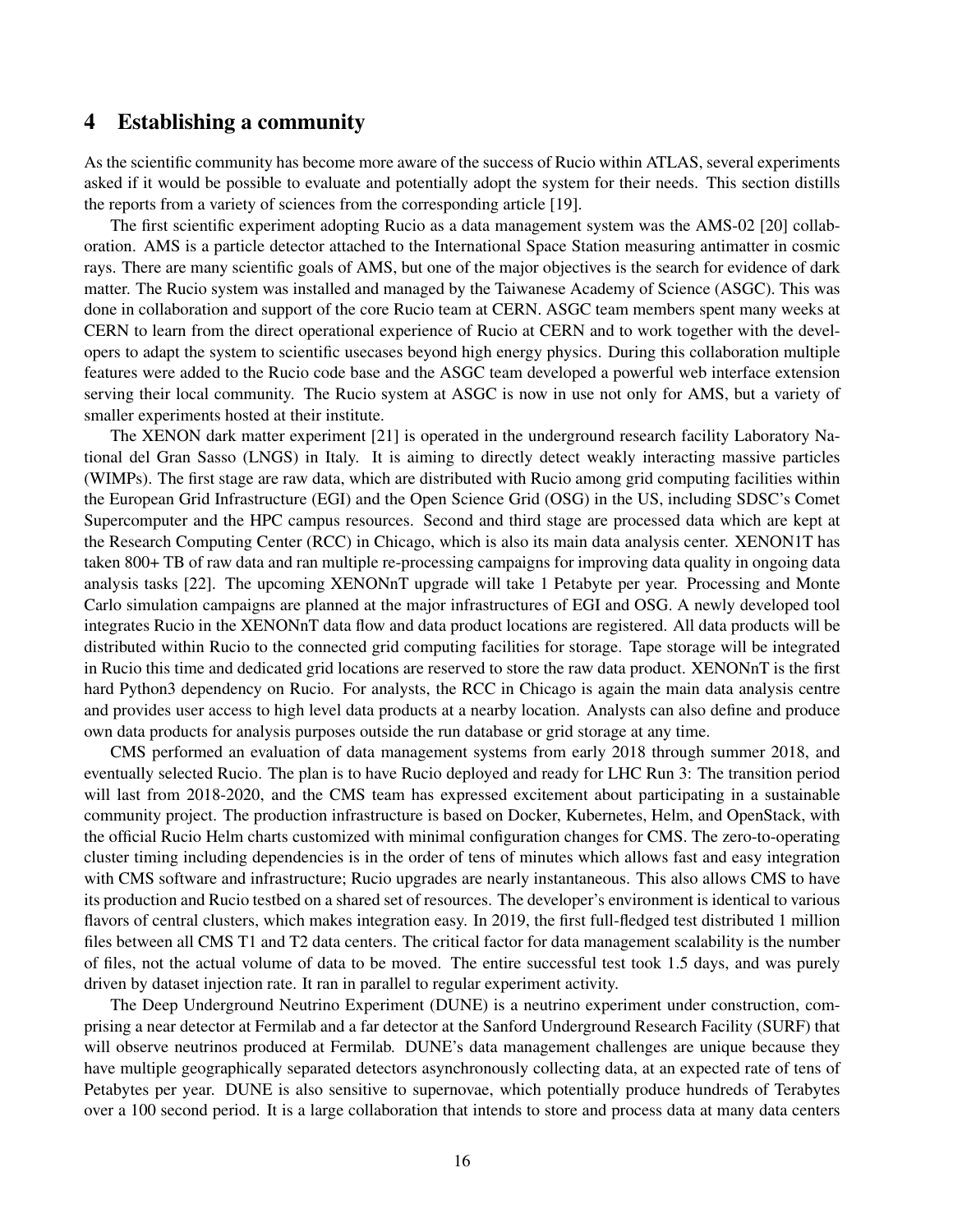worldwide, and the current ProtoDUNE prototype detector has already recorded 6 Petabytes of reconstructed data. The next test beam run for both single and dual phase prototypes is expected in 2021-22. DUNE has a Rucio instance at Fermilab with a PostgreSQL backend, and has contributed several database extensions to Rucio. So far, 1+ million files have been cataloged from ProtoDUNE, including raw and reconstructed data. Rucio is being used to distribute ProtoDUNE data from CERN and FNAL to other data centers for analysts. The replication rules make this easy; making a rule for a dataset and data center or group of data centers eliminates operational overhead for DUNE. The current integration plan is to progressively replace the legacy data management system, and transition to a purely Rucio based solution. The main challenge is that DUNE intends to make significant use of HPC resources, and the data management system needs to integrate with many very heterogeneous supercomputing data centers. This is in line with the global HEP move towards using more HPC resources. Additionally DUNE data will benefit from fine grained object store style access, however it is not clear how to combine this with the traditional file based approach. The DUNE community has expressed that they are interested to contribute to these developments in the near future.

The Square Kilometre Array (SKA) is an intergovernmental radio telescope project to be built in Australia and South Africa. With receiving stations extending out to a distance of more than 3'000 kilometers from a concentrated central core, it will allow astronomers to create the most sensitive images of the Universe. The SKA Regional Centers will provide a platform for transparent data access, data distribution, post-processing, archive storage, and software development. Up to 1 Petabyte will be ingested from each telescope, and made available for access and post-processing around the globe. SKA will therefore need a way to manage data in a federated way across many physical data centers transparent to the user. SKA has begun evaluating Rucio for SRC data management. Data has been uploaded, replicated, and deleted from storage systems using custom replication rules and sustained data transfers have already been demonstrated from South Africa to the United Kingdom. A full mesh functional test has been put in place and is demonstrating connectivity. Tests were conducted using data from the LOFAR telescope, an SKA pathfinder instrument. Currently, the Elasticsearch/Logstash/Kibana (ELK) monitoring stack [23] is being set up up, and already 8M data operation events over more than one year of testing have been ingested. The evaluation experience using Rucio has been positive and is now formalized through the H2020 ESCAPE project, the European Science Cluster for Astronomy and Particle Physics ESFRI research infrastructures [24]. The main findings from the test include the arduous need for X.509 certificates across storage systems, which is now being addressed via alternatives such as token-based authentication and authorization. In addition, an in-depth look at the ELK monitoring and dashboards will be performed to see where they still need to be extended. Another major point is the integration with the DIRAC [25] workflow management system, matching the Belle II experiment needs, for a full end-to-end use case. Another use case will be similar to LHC Tier-0 processing with event-driven data management and processing. The inclusion of Australian storage for long-distance tests with a focus on network optimization is also upcoming.

The Laser Interferometer Gravitational-Wave (LIGO) Observatory [26], based in the US, is a large-scale observatory to detect cosmic gravitational waves and to develop gravitational-wave observations as an astronomical tool. Virgo [27] is the European equivalent interferometer, based in Italy at the European Gravitational Observatory (EGO). LIGO and Virgo are building the International Gravitational Wave Network (IGWN), with a combined 20 Terabytes of astrophysical strain data and 1 Petabyte of raw data per instrument per observing year. A data management solution is needed for offline deep searches and parameter estimation, as well as support for dedicated and opportunistic resources, as well as archival data. Rucio now enhances the IGWN data management through a large choice of protocols, an accessible catalog, comprehensive monitoring and support for detector data flows. This includes domain-specific daemons that register new dataframes in the Rucio catalog and then create rules to trivially implement dataflow to the archives and resources. IGWN has stated that they will investigate many opportunities beyond this, as well as being happy to update to a modern, high-availability version of existing functionality. Rucio is now being used in production for limited frame data replication to volunteering data centers, and a transition away from LDR is expected over the coming months. Upcoming work includes integration of existing data discovery services and remote data access, for example, enhanced database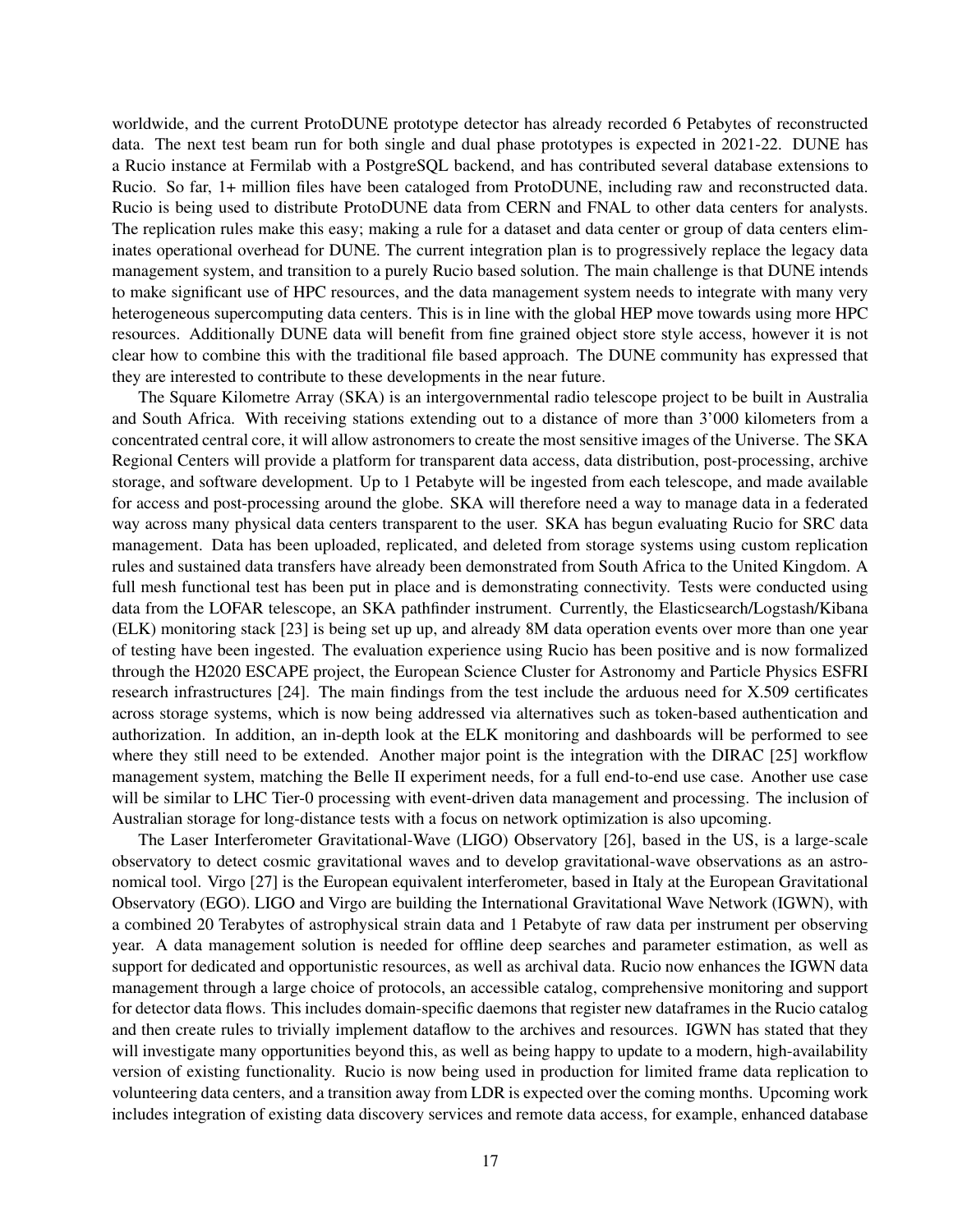redundancy, and management of new data products, for example, analysis pipeline data products. A mountable Rucio POSIX namespace is under development as an alternative for gravitational wave software distribution.

The Belle II experiment [28] is a particle physics experiment designed to study the properties of B mesons. The data requirements include 70 storage systems with around 200 Petabytes of data expected by the end of data-taking, with 2 replicas distributed over 6 data centers. Physics data taking started in 2019. Belle II's current distributed data management uses a bespoke design with adequate performance and supports up to 150'000 transfers/day. Some scalability issues in the system were addressed, but others are inherent to the design of the data management system, most importantly the lack of automation: this means that data distribution and deletion are done by experts at a very fine granularity. The Belle II team at Brookhaven National Laboratory (BNL) are evaluating Rucio as an alternative and all studies so far look promising. Most importantly, the performance on the PostgreSQL database at BNL shows capabilities beyond the Belle II requirements. Integration of Rucio with the rest of the Belle II distributed computing system, based on DIRAC, is planned in two stages. In the first stage the current data management APIs are replaced with an implementation that uses Rucio under the hood. This is mostly transparent to the rest of Belle II and allows bi-directional transition between the two implementations. However, this still relies on a legacy file catalog, and does not take full advantage of Rucio and its functionalities, being limited to the current APIs by definition. Nevertheless this stage allows the BNL team to gain experience in a production environment of using the DIRAC WFMS with Rucio. The second stage integration leads to an eventual migration that will use Rucio as the master file catalog, using a new DIRAC plugin to remove the dependency on the legacy file catalog.

#### 5 Towards a common approach

During the evaluation together with these communities, Rucio has established a fully community-driven development process. Requirements and issues are publicly discussed via weekly development meetings, on GitHub [29], and group messaging based on Slack [30]. The project also hosts a yearly community workshop for developers and users to meet and to discuss the evolution of the software stack. The core development team provides guidance on design, architecture, as well as tests, and integration and evolves the development environment and continuous integration framework. Whereas packaging and high-level release planning is done by members of the core development team, the development is largely driven by contributors from the community. Contributions are reviewed by both the community as well as the core development team. Recent improvements in containerization and testing frameworks have significantly lowered the barrier to entry for newcomers. However, while contributing to the project has gotten simpler the project is specifically looking for maintained feature developments, thus sustainability is an important factor discussed with every contribution. One interesting aspect is that communities have started to help each other without the involvement of the core team, leading to a self-sustaining process that has been effective across time zones due to multi-continent involvement.

Although recent developments with containers and Kubernetes has made the deployment of Rucio very simple, the operation and maintenance of a data management system is still a significant effort for smaller scientific communities, which very often operate with very little personpower but still have significant data requirements. The UK Science and Technology Facilities Council (STFC) has been developing an enhancement to offer a data management service for multiple communities based on a single Rucio instance. This feature enables one Rucio instance to be virtually partitioned to serve multiple organizations, thus enabling communities to benefit from Rucio services while keeping the operational footprint low.

The need for operational cooperation has been acknowledged by many experiments, and a cross-experiment Operational Intelligence [31] effort has been started. Thousands of tickets are filed in the issue tracking system per year, which have to be followed by the operations teams of the various systems. In the context of Rucio, this effort seeks to exploit the wealth of dataflow traces to increase the level of automation. The first proposed models apply to the prediction of intelligent data placements and access patterns, time-series analyses to estimate of the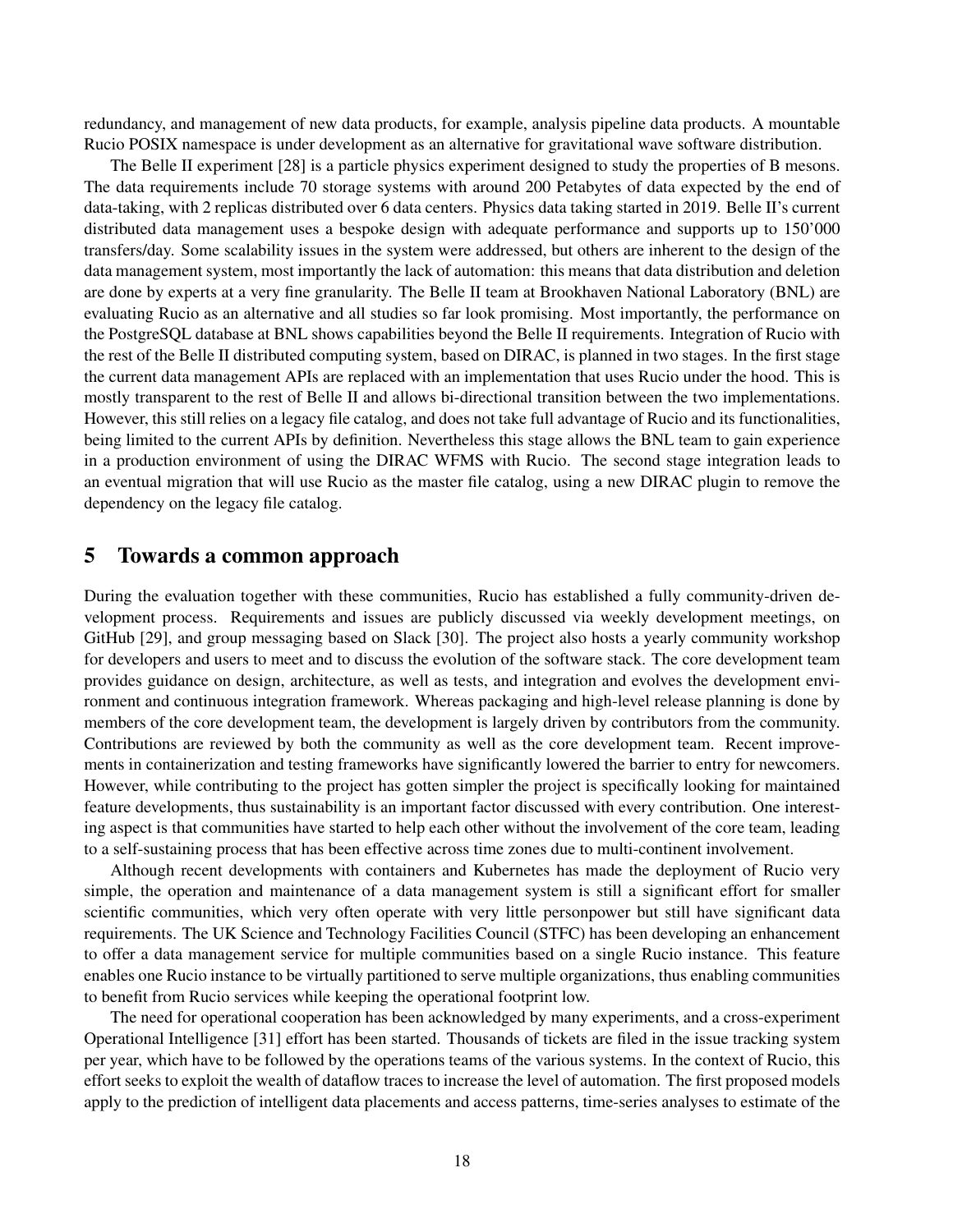

Figure 7: On the left, the estimated total disk resources from ATLAS in Petabytes needed for the years 2018 to 2032. On the right, the equivalent plot from CMS for the years 2017 to 2027. The expected data rates from HL-LHC will exceed funding capabilities even with reduced storage models after 2026.

time needed to complete transfers, or anomaly detection techniques to predict network failures. Recording and analyzing operator actions can be used to automate tasks and to suggest possible solutions to repeated issues.

Another oft-requested feature from the data centers was support for cloud storage to allow more dynamic possibilities for capacity increases. This was developed within the Data Ocean project [32], which was an R&D effort between ATLAS and Google. The idea of the project was to enable ATLAS to explore the use of different computing models by using Google resources, to allow ATLAS users to benefit from the Google infrastructure, and at the same time give Google real science use cases to improve their cloud platform. The project has been highly successful and follow-up developments enhanced the Rucio interfaces to be cloud provider agnostic. Now Rucio can serve as an enabler for scientific experiments who want transparent access to a multitude of diverse cloud storage providers.

Finally, the two major topics in scientific data management in the next years are the immediate growth rates of single experiments, and the resulting contention across experiment infrastructures on a limited set of shared storage and network resources. As shown in Figure 7 for ATLAS and CMS, the data growth at the HL-LHC beyond 2026 is significantly above any potential infrastructure growth. Therefore, the high energy physics community has prepared a white paper [33] to lay out the plans to tackle this challenge. At its core, it employs multiple strategies for data organization, management and access (DOMA) [34] that include mechanisms such as analysis model changes, dynamic use of storage quality of service, transparent distributed caching, network flow control using SDNs, and much more. Many of these strategies rely on having Rucio as a common data management system, with the objective to help steer dataflows across multiple experiments as a cooperating ensemble. The development of the exchange of dataflow state as well as cross-experiment namespace and scheduling will be crucial.

### 6 Conclusions

The LHC data needs have been driving a variety of data management developments for more than two decades. Throughout many attempts, the collected experiences led to the development of the Rucio system, which has proven flexible, efficient, and robust. The openness of the system, the autonomous declarative way of handling dataflows, the transparent handling of data incidents, and the capability to monitor the flows in detail have all contributed the success of Rucio. Many communities have now joined and are actively contributing. In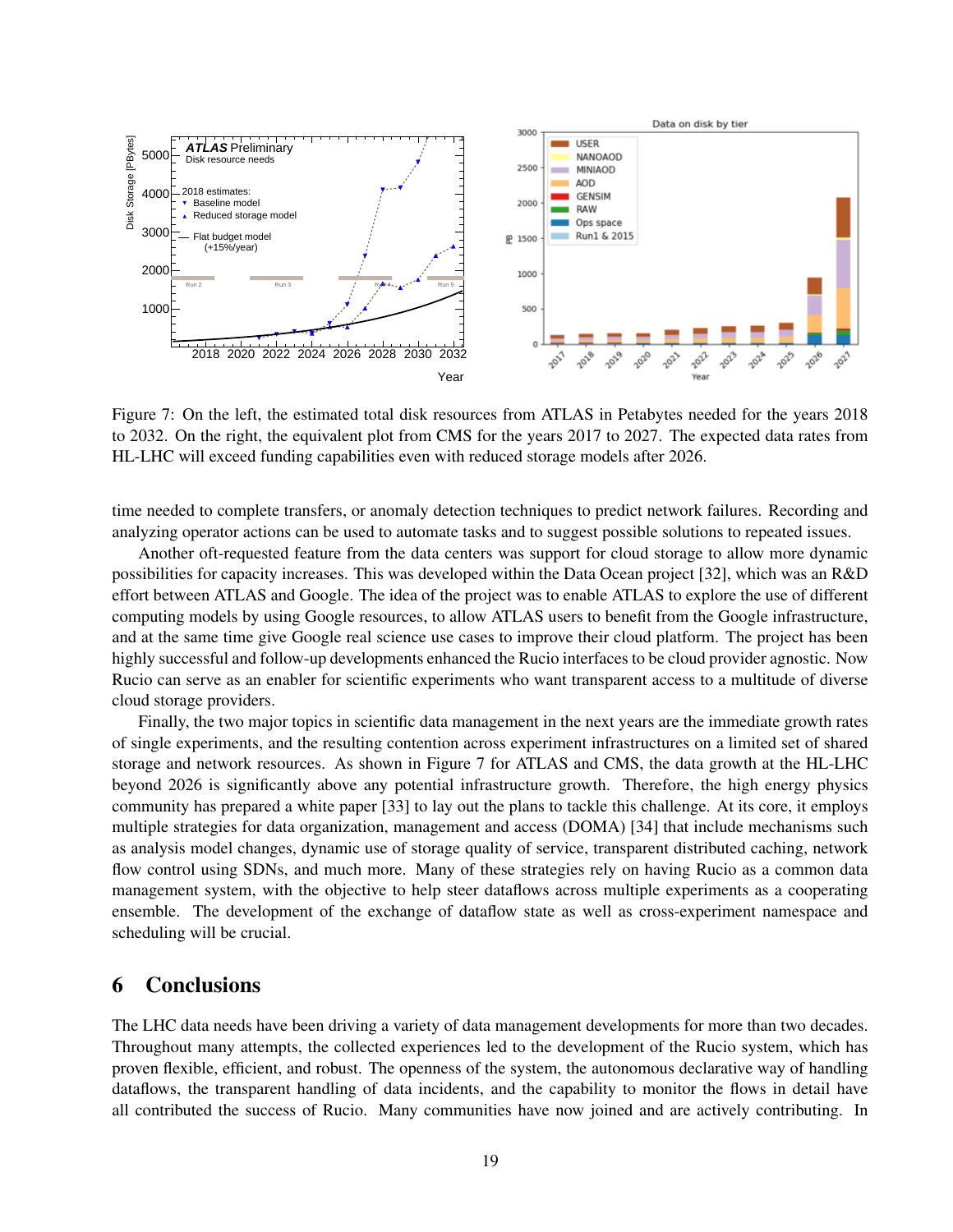conclusion, Rucio is a successful collaborative open source project that is rapidly developing into a common standard for scientific data management.

#### Acknowledgments

This work has been done as part of distributed computing research and development programs across many collaborating institutes, organizations, agencies, and communities. We thank all our colleagues for their support.

## References

- [1] L. Evans and P. Bryant. LHC Machine. JINST 3:0 S08001, 2008. https://doi.org/10.1088/1748-0221/ 3/08/S08001https://doi.org/10.1088/1748-0221/3/08/S08001
- [2] G. Apollinari, O. Brüning, T. Nakamoto and L. Rossi. High Luminosity Large Hadron Collider HL-LHC. CERN Yellow Rep. (2015) no.5, 1. https://doi.org/10.5170/CERN-2015-005.1https://doi.org/10.5170/CERN-2015-005.1
- [3] R. Acciarri et al. Long-Baseline Neutrino Facility (LBNF) and Deep Underground Neutrino Experiment (DUNE). 2016. https://arxiv.org/abs/arXiv:1601.05471https://arxiv.org/abs/arXiv:1601.05471
- [4] A. Chrysostomou, R. Bolton, G. R. Davis. The Square Kilometre Array: Challenges of distributed operations and big data rates. Proc. Observatory Operations: Strategies, Processes, and Systems VII; Volume 10704:1070419 (2018). https://doi.org/10.1117/12.2309554https://doi.org/10.1117/12.2309554
- [5] ATLAS Collaboration. The ATLAS Experiment at the CERN Large Hadron Collider. JINST, 3:0 S08003, 2008. https://doi.org/10.1088/1748-0221/3/08/S08003https://doi.org/10.1088/1748-0221/3/08/S08003
- [6] CMS Collaboration. The CMS Experiment at the CERN LHC. JINST, 3:0 S08004, 2008. https://doi.org/ 10.1088/1748-0221/3/08/S08004https://doi.org/10.1088/1748-0221/3/08/S08004
- [7] ALICE Collaboration. The ALICE experiment at the CERN LHC. JINST, 3:0 S08002, 2008. https://doi. org/10.1088/1748-0221/3/08/S08002https://doi.org/10.1088/1748-0221/3/08/S08002
- [8] LHCb Collaboration. The LHCb Detector at the LHC. JINST, 3:0 S08005, 2008. https://doi.org/10. 1088/1748-0221/3/08/S08005https://doi.org/10.1088/1748-0221/3/08/S08005
- [9] ATLAS and CMS Collaborations. Combined measurement of the Higgs boson mass in pp collisions at  $\sqrt{s}$ =7 and 8 TeV with the ATLAS and CMS experiments. Phys.Rev.Lett., 114:0 191803, 2015. https://doi.org/10. 1103/PhysRevLett.114.191803https://doi.org/10.1103/PhysRevLett.114.191803
- [10] ATLAS Collaboration. Summary of the ATLAS Experiment's sensitivity to supersymmetry after LHC Run 1 - interpreted in the phenomenological MSSM. JHEP, 1510:0 134, 2015. https://doi.org/10.1007/ JHEP10(2015)134https://doi.org/10.1007/JHEP10(2015)134
- [11] P. Braun-Munzinger and J. Stachel. The quest for the quark-gluon plasma. Nature 448 (2007), 302-309. https: //doi.org/10.1038/nature06080https://doi.org/10.1038/nature06080
- [12] M. Pepe Altarelli and F. Teubert. B Physics at LHCb. Int.J.Mod.Phys A23 (2008), 5117-5136. https://doi. org/10.1142/S0217751X08042791https://doi.org/10.1142/S0217751X08042791
- [13] ATLAS Collaboration. Search for TeV-scale gravity signatures in high-mass final states with leptons and jets with ATLAS CONADOTATION. Search for the v-scale gravity signatures in ligh-mass miar states with reptons and jets with the ATLAS detector at  $\sqrt{s} = 13$  TeV. Phys.Lett. B, 760:0 520–537, 2016. https://doi.org/10.1016/j. physletb.2016.07.030https://doi.org/10.1016/j.physletb.2016.07.030
- [14] ATLAS Collaboration. Constraints on mediator-based dark matter and scalar dark energy models using  $\sqrt{s} = 13$ TeV pp collisions at the LHC with the ATLAS detector. ATLAS-CONF, 051, 2018. https://inspirehep. net/record/1702555https://inspirehep.net/record/1702555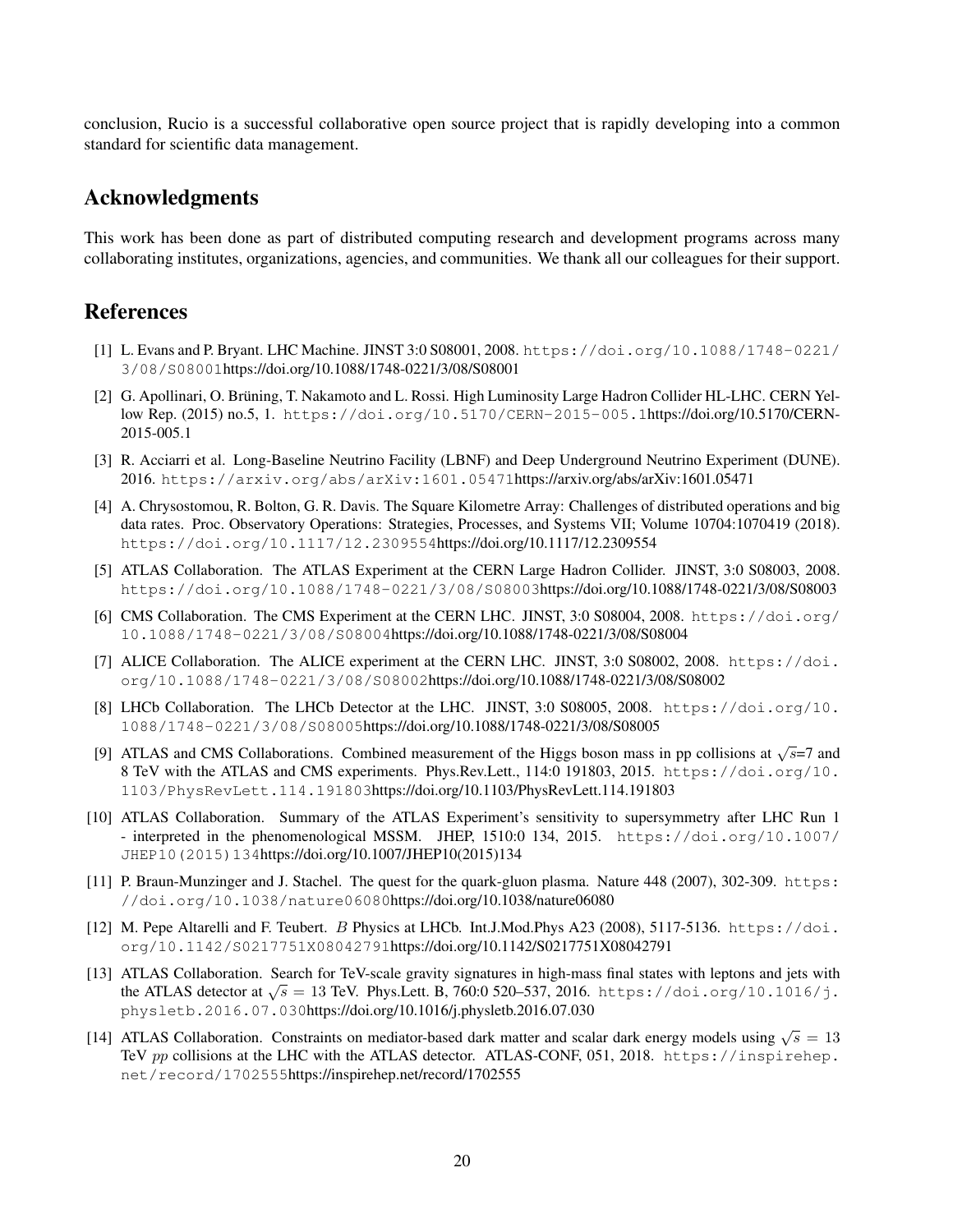- [15] A. Filipčič. ATLAS Distributed Computing Experience and Performance During the LHC Run-2. J.Phys.Conf.Ser. 898(5):052015. https://doi.org/10.1088/1742-6596/898/5/052015https://doi.org/10.1088/1742- 6596/898/5/052015
- [16] X. Zhao, A. Klimentov et al. ATLAS Data Carousel. Submitted to EPJ Web.Conf. (2020). https://indico.cern.ch/event/773049/contributions/ 3474425/https://indico.cern.ch/event/773049/contributions/3474425
- [17] M. Barisits, T. Beermann, F. Berghaus et al. Rucio: Scientific Data Management. Comput Softw Big Sci (2019) 3:11. https://doi.org/10.1007/s41781-019-0026-3https://doi.org/10.1007/s41781-019-0026-3
- [18] M. Branco et al. Managing ATLAS data on a petabyte-scale with DQ2. J.Phys.Conf.Ser. 119 (2008) 062017. https://doi.org/10.1088/1742-6596/119/6/062017https://doi.org/10.1088/1742- 6596/119/6/062017
- [19] M.Lassnig et al. Rucio beyond ATLAS: Experiences from Belle II, CMS, DUNE, EISCAT3D, LIGO/VIRGO, SKA, XENON. Submitted to EPJ Web.Conf. (2020). https://indico.cern.ch/event/ 773049/contributions/3474416/attachments/1937611/3211761/Rucio\_CHEP19. pdfhttps://indico.cern.ch/event/773049/contributions/3474416
- [20] AMS-02 RICH Collaboration. The AMS-02 RICH detector: Status and physics results. Nucl.Instrum.Meth. A952 (2020) 161797. https://doi.org/10.1016/j.nima.2019.01. 024https://doi.org/10.1016/j.nima.2019.01.024
- [21] E. Aprile et al. Dark Matter Search Results from a One Ton-Year Exposure of XENON1T. Phys.Rev.Lett. 121 2018 111302. https://doi.org/10.1103/PhysRevLett.121. 111302https://doi.org/10.1103/PhysRevLett.121.111302
- [22] D. Ahlin et al. The XENON1T Data Distribution and Processing Scheme. EPJ Web Conf. 214 2019 03015. https: //doi.org/10.1051/epjconf/201921403015https://doi.org/10.1051/epjconf/201921403015
- [23] O. Andreassen, C. Charrondière and A. De Dios Fuente. Monitoring Mixed-Language Applications with Elastic Search, Logstash and Kibana (ELK). https://doi.org/10.18429/ JACoW-ICALEPCS2015-WEPGF041https://doi.org/10.18429/JACoW-ICALEPCS2015-WEPGF041
- [24] ESCAPE European Science Cluster of Astronomy & Particle physics ESFRI research infrastructures. H2020- INFRAEOSC-2018-2. Grant agreement ID: 824064. https://projectescape.euhttps://projectescape.eu
- [25] F. Stagni et al. DIRAC in Large Particle Physics Experiments. J.Phys.Conf.Ser. 898 (2017) no.9, 092020. https: //doi:10.1088/1742-6596/898/9/092020https://doi:10.1088/1742-6596/898/9/092020
- [26] J. Aasi et al. Advanced LIGO. Class. Quantum Grav. 32, 074001 (2015). https://doi.org/10.1088/ 0264-9381/32/7/074001https://doi.org/10.1088/0264-9381/32/7/074001
- [27] F. Acernese et al. Advanced Virgo Status. J. Phys. Conf. Ser. 1342 (2020) no.1, 012010. https://doi.org/ 10.1051/epjconf/201818202003https://doi.org/10.1051/epjconf/201818202003
- [28] T. Kuhr. Belle II at the Start of Data Taking. EPJ Web Conf. 214 (2019) 09004. https://doi.org/10.1051/ epjconf/201921409004https://doi.org/10.1051/epjconf/201921409004
- [29] Rucio Repository https://github.com/rucio/ruciohttps://github.com/rucio/rucio
- [30] Rucio Team Slack https://rucio.slack.comhttps://rucio.slack.com
- [31] ATLAS and CMS Collaborations. Operational Intelligence. Submitted to EPJ Web.Conf. (2020). https://indico.cern.ch/event/773049/contributions/3473362/ attachments/1937928/3212143/CHEP\_2019\_Operational\_Intelligence\_-\_rev05. pdfhttps://indico.cern.ch/event/773049/contributions/3473362
- [32] ATLAS Collaboration. The Data Ocean Project: An ATLAS and Google R&D collaboration. EPJ Web Conf. 214 (2019) 04020. https://doi.org/10.1051/epjconf/ 201921404020https://doi.org/10.1051/epjconf/201921404020